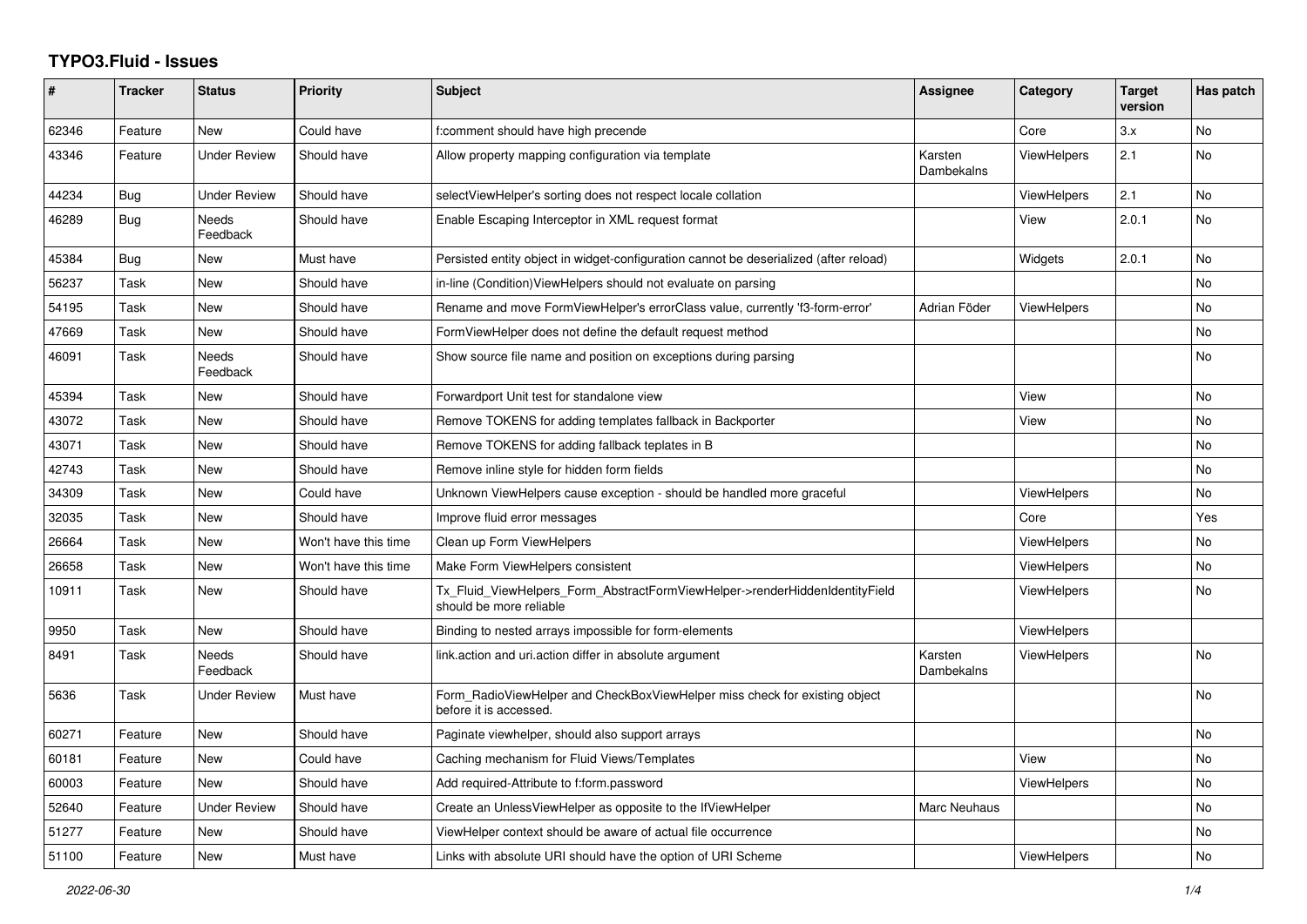| #     | <b>Tracker</b> | <b>Status</b>            | <b>Priority</b> | <b>Subject</b>                                                                                | Assignee               | Category    | <b>Target</b><br>version | Has patch |
|-------|----------------|--------------------------|-----------------|-----------------------------------------------------------------------------------------------|------------------------|-------------|--------------------------|-----------|
| 49756 | Feature        | <b>Under Review</b>      | Should have     | Select values by array key in checkbox viewhelper                                             |                        |             |                          | <b>No</b> |
| 48355 | Feature        | New                      | Could have      | Assign output of viewhelper to template variable for further processing.                      |                        |             |                          |           |
| 46545 | Feature        | New                      | Should have     | Better support for arrays in options of SelectViewHelper                                      |                        |             |                          | No        |
| 46257 | Feature        | <b>Under Review</b>      | Should have     | Add escape sequence support for Fluid                                                         |                        | Core        |                          | No        |
| 45345 | Feature        | Needs<br>Feedback        | Should have     | Easy to use comments for fluid that won't show in output                                      |                        |             |                          |           |
| 45153 | Feature        | New                      | Should have     | f:be.menus.actionMenuItem - Detection of the current select option is insufficient            |                        |             |                          | No        |
| 42397 | Feature        | <b>New</b>               | Should have     | Missing viewhelper for general links                                                          |                        |             |                          | No        |
| 40081 | Feature        | New                      | Should have     | Allow assigned variables as keys in arrays                                                    |                        |             |                          | No        |
| 39936 | Feature        | New                      | Should have     | registerTagAttribute should handle default values                                             |                        | ViewHelpers |                          | No        |
| 38130 | Feature        | New                      | Should have     | Checkboxes and multiple select fields should have an assignable default value                 |                        |             |                          | No        |
| 37095 | Feature        | New                      | Should have     | It should be possible to set a different template on a Fluid TemplateView inside an<br>action | Christopher<br>Hlubek  |             |                          | No        |
| 36559 | Feature        | <b>New</b>               | Could have      | New widget progress bar                                                                       |                        |             |                          | Yes       |
| 36410 | Feature        | New                      | Should have     | Allow templates to send arguments back to layout                                              |                        | ViewHelpers |                          | No        |
| 33394 | Feature        | Needs<br>Feedback        | Should have     | Logical expression parser for BooleanNode                                                     | <b>Tobias Liebig</b>   | Core        |                          | No        |
| 33215 | Feature        | New                      | Should have     | RFC: Dynamic values in ObjectAccess paths                                                     |                        |             |                          | <b>No</b> |
| 31955 | Feature        | New                      | Should have     | f:uri.widget                                                                                  |                        | Widgets     |                          | No        |
| 30555 | Feature        | New                      | Could have      | Make TagBuilder more extensible                                                               |                        | Core        |                          | No        |
| 10472 | Feature        | New                      | Could have      | Fluid Standalone distribution                                                                 |                        | Core        |                          | No        |
| 9514  | Feature        | New                      | Should have     | Support explicit Array Arguments for ViewHelpers                                              |                        |             |                          |           |
| 9005  | Feature        | Accepted                 | Could have      | Fluid Template Analyzer (FTA)                                                                 | Sebastian<br>Kurfuerst |             |                          |           |
| 8989  | Feature        | <b>Needs</b><br>Feedback | Could have      | Search path for fluid template files                                                          |                        | View        |                          | <b>No</b> |
| 7608  | Feature        | New                      | Could have      | Configurable shorthand/object accessor delimiters                                             |                        | Core        |                          | Yes       |
| 5933  | Feature        | Accepted                 | Should have     | Optional section rendering                                                                    | Sebastian<br>Kurfuerst | ViewHelpers |                          | No        |
| 4704  | Feature        | New                      | Should have     | Improve parsing exception messages                                                            |                        | Core        |                          |           |
| 3725  | Feature        | New                      | Could have      | CSS Engine                                                                                    | Christian Müller       | ViewHelpers |                          | No        |
| 3291  | Feature        | Needs<br>Feedback        | Should have     | Cacheable viewhelpers                                                                         |                        |             |                          | No        |
| 1907  | Feature        | New                      | Could have      | Default values for view helpers based on context                                              |                        | Core        |                          |           |
| 65424 | <b>Bug</b>     | <b>Under Review</b>      | Should have     | SelectViewHelper must respect option(Value Label)Field for arrays                             |                        | ViewHelpers |                          | No        |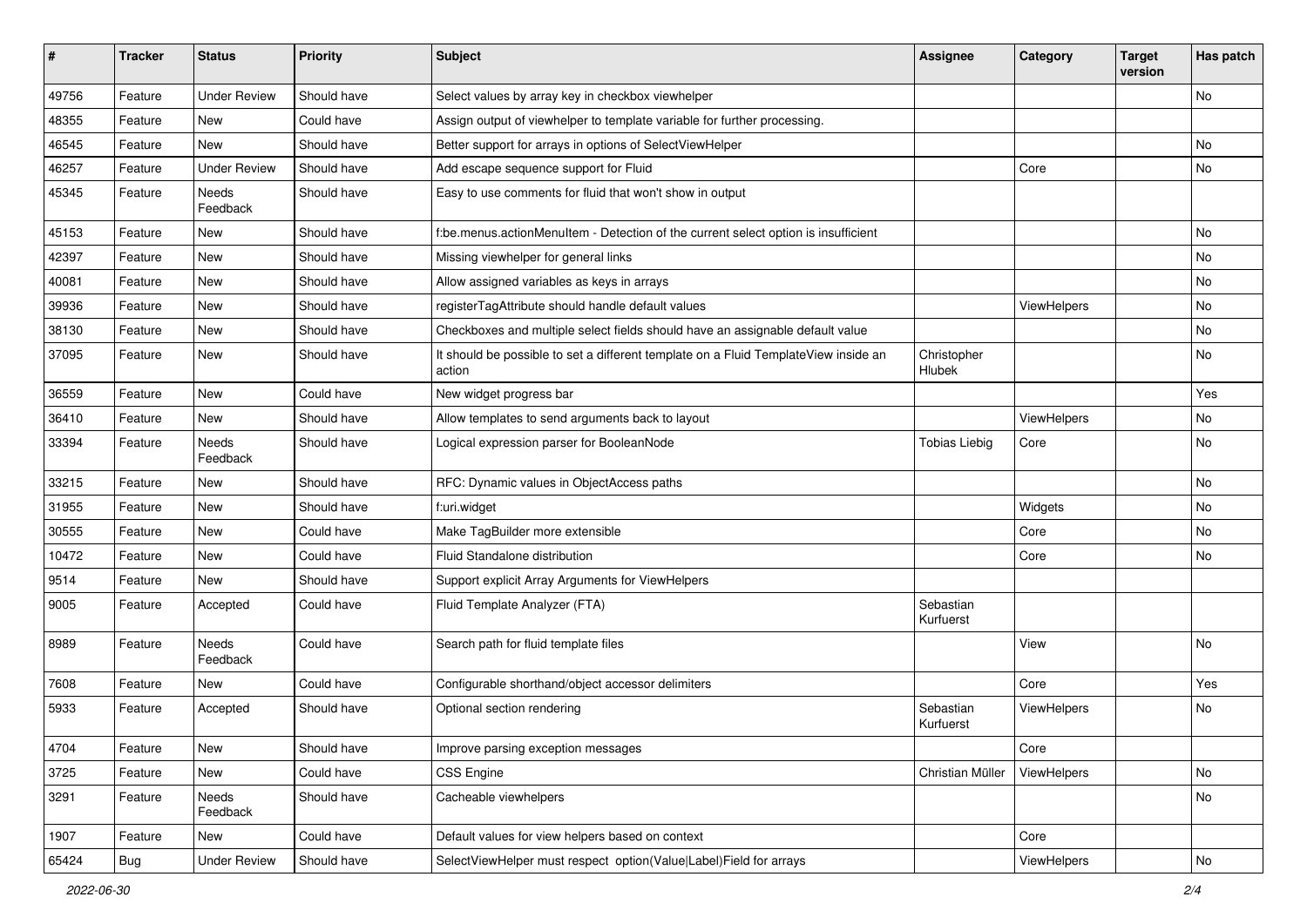| ∦     | <b>Tracker</b> | <b>Status</b>            | <b>Priority</b> | Subject                                                                                                     | <b>Assignee</b>             | Category           | <b>Target</b><br>version | Has patch |
|-------|----------------|--------------------------|-----------------|-------------------------------------------------------------------------------------------------------------|-----------------------------|--------------------|--------------------------|-----------|
| 60856 | Bug            | New                      | Must have       | Target attribute not supported by the form viewhelper                                                       |                             | ViewHelpers        |                          | Yes       |
| 59057 | Bug            | <b>Under Review</b>      | Must have       | Hidden empty value fields shoud be disabled when related field is disabled                                  | <b>Bastian</b><br>Waidelich | ViewHelpers        |                          | No        |
| 58983 | Bug            | <b>New</b>               | Should have     | format.date does not respect linebreaks and throws exception                                                |                             |                    |                          | No        |
| 58921 | Bug            | New                      | Should have     | f:form.* VHs crash if NOT inside f:form but followed by f:form                                              |                             |                    |                          | No        |
| 58862 | Bug            | <b>Needs</b><br>Feedback | Should have     | FormViewHelper doesn't accept NULL as value for \$arguments                                                 | <b>Bastian</b><br>Waidelich | <b>ViewHelpers</b> |                          | Yes       |
| 57885 | Bug            | New                      | Must have       | Inputs are cleared from a second form if the first form produced a vallidation error                        |                             |                    |                          | No        |
| 55008 | Bug            | <b>Under Review</b>      | Should have     | Interceptors should be used in Partials                                                                     | Christian Müller            |                    |                          | No        |
| 54284 | Bug            | New                      | Should have     | Default Option for Switch/Case VH                                                                           |                             | ViewHelpers        |                          | No        |
| 53806 | Bug            | <b>Under Review</b>      | Should have     | Paginate widget maximumNumberOfLinks rendering wrong number of links                                        | <b>Bastian</b><br>Waidelich | Widgets            |                          | No        |
| 52591 | Bug            | New                      | Should have     | The Pagination Widget broken for joined objects                                                             |                             |                    |                          | No        |
| 52536 | Bug            | <b>Under Review</b>      | Should have     | Errorclass not set if no property-attribute set                                                             |                             |                    |                          |           |
| 51239 | Bug            | <b>Under Review</b>      | Must have       | AbstractViewHelper use incorrect method signature for "\$this->systemLogger->log()"                         | Adrian Föder                | Core               |                          | Yes       |
| 50888 | Bug            | <b>Under Review</b>      | Should have     | WSOD by changing name of section and if Fluid caches are generated                                          |                             |                    |                          | No        |
| 49600 | Bug            | New                      | Should have     | f:form tag shown as a HTML on frontend                                                                      |                             | ViewHelpers        |                          | No        |
| 49038 | Bug            | New                      | Must have       | form.select does not select the first item if prependOptionValue is used                                    |                             |                    |                          | No.       |
| 47006 | Bug            | <b>Under Review</b>      | Should have     | widget identifier are not unique                                                                            |                             |                    |                          | No        |
| 40064 | Bug            | New                      | Must have       | Multiselect is not getting persisted                                                                        |                             | ViewHelpers        |                          | No        |
| 39990 | Bug            | New                      | Should have     | Same form twice in one template: hidden fields for empty values are only rendered<br>once                   |                             | Core               |                          | No        |
| 38369 | Bug            | New                      | Must have       | Resource ViewHelpers should not fall back to request package                                                |                             | View               |                          | No        |
| 37619 | <b>Bug</b>     | New                      | Should have     | Fatal Error when using variable in name attribute of Section ViewHelper                                     |                             | ViewHelpers        |                          | No        |
| 36655 | Bug            | <b>New</b>               | Should have     | <b>Pagination Links</b>                                                                                     |                             | Widgets            |                          | No        |
| 34682 | <b>Bug</b>     | <b>Under Review</b>      | Should have     | Radio Button missing checked on validation error                                                            |                             | ViewHelpers        |                          | No        |
| 33628 | <b>Bug</b>     | Needs<br>Feedback        | Must have       | Multicheckboxes (multiselect) for Collections don't work                                                    | Christian Müller            | ViewHelpers        |                          | No.       |
| 33551 | <b>Bug</b>     | New                      | Must have       | View helper values break out of a partial scope                                                             | Sebastian<br>Kurfuerst      | Core               |                          | No        |
| 30937 | Bug            | New                      | Should have     | CropViewHelper stringToTruncate can't be supplied so it can't be easily extended                            |                             | ViewHelpers        |                          | Yes       |
| 28554 | Bug            | New                      | Should have     | (v4) implement feature flag to disable caching                                                              |                             |                    |                          | No        |
| 28553 | <b>Bug</b>     | New                      | Should have     | improve XHProf test setup                                                                                   |                             |                    |                          | No        |
| 28552 | <b>Bug</b>     | New                      | Should have     | (v5) write ViewHelper test for compiled run; adjust functional test to do two passes<br>(uncached & cached) |                             |                    |                          | No        |